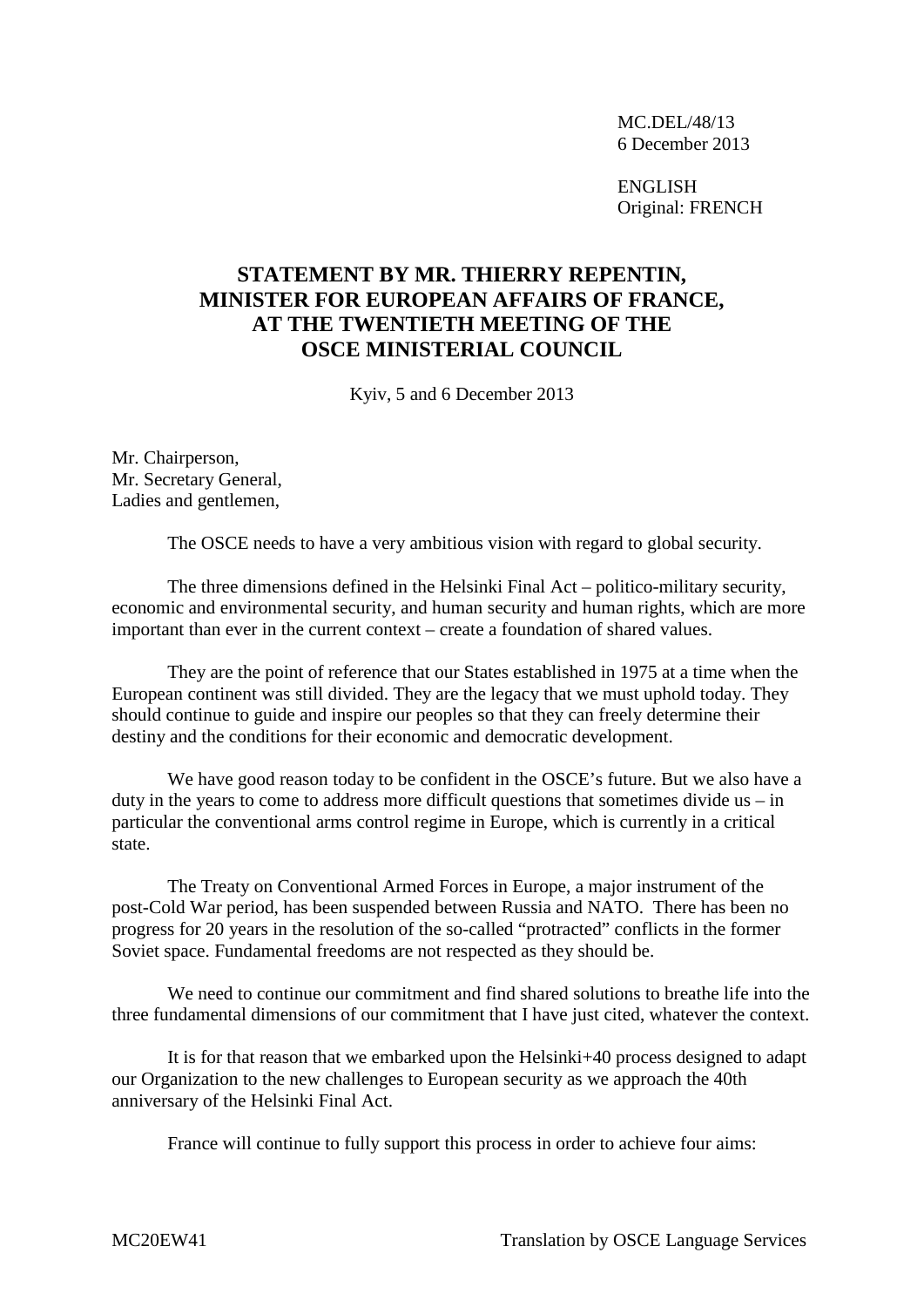The first aim is to achieve greater transparency and control of arms. We support the modernization of the Vienna Document and formulated suggestions in that regard in 2010 that are still under discussion. We are also willing to consider the relaunching of the discussion on transparency and conventional arms control in Europe, an area in which the OSCE plays a historical and unique role.

The second aim is to strengthen the OSCE's role in resolving the major international challenges. The OSCE works in concert with the European Union and the main actors involved to move towards the settlement of conflicts. I should like to reaffirm our support for the work of the three Co-Chairmen of the Minsk Group, the "5+2" negotiations on Transdniestria, and the Geneva Discussions inaugurated after the war in Georgia.

I should also like to draw attention to the OSCE field missions. The OSCE has recently played a useful role in the organization of municipal elections in northern Kosovo.

I also note the value of the OSCE's partnerships with the Mediterranean region and with Asia. We hope to be able to adopt a declaration on Afghanistan that will enable the OSCE to contribute to stabilizing the country, to assist in the successful holding of elections in 2014 and to better control the borders. We regret, however, that it has not been possible this year to grant Libya the status of Partner.

The third aim is to reaffirm the role of our Organization in the new security issues connected with the continuing process of globalization. We welcome the agreement on cybersecurity, which confirms the Organization's pioneering role in this area, and we hope that the decision will be adopted in the economic dimension on improving the environmental footprint of energy-related activities. It would represent a further step in our climate and development diplomacy, especially useful in the run-up to the climate conference to be held in Paris in 2015.

The fourth aim, which is more topical and relevant than ever, is to continue in the protection of human rights. In that regard I associate myself with the words expressed earlier by the representative of the European Union, Ms. Schmid.

The underlying idea behind the Helsinki Final Act was that security and human rights, far from being conflicting, were complementary and that it was possible to achieve both greater security and greater respect for human rights. In that context, we have had occasion to express our concern, notably in the light of the recent peaceful demonstrations in Ukraine, regarding freedom of expression and assembly and the protection of journalists. Regarding the situation in this country, we take note of the statement yesterday by the Ukrainian Minister for Foreign Affairs, Mr. Kozhara, calling for calm discussion between the authorities and the demonstrators and for respect for the freedom to demonstrate and freedom of the press, but we shall continue to monitor the application of these fundamental principles that we cannot compromise on.

In that context, we hope that this Ministerial Council will succeed in adopting the four decisions proposed by the Ukrainian Chairmanship in the human dimension, including the protection of journalists. More generally, France believes that the strengthening of the human dimension and the independent institutions such as the Office for Democratic Institutions and Human Rights and the Representative on Freedom of the Media should also be an integral component of the Helsinki+40 process.